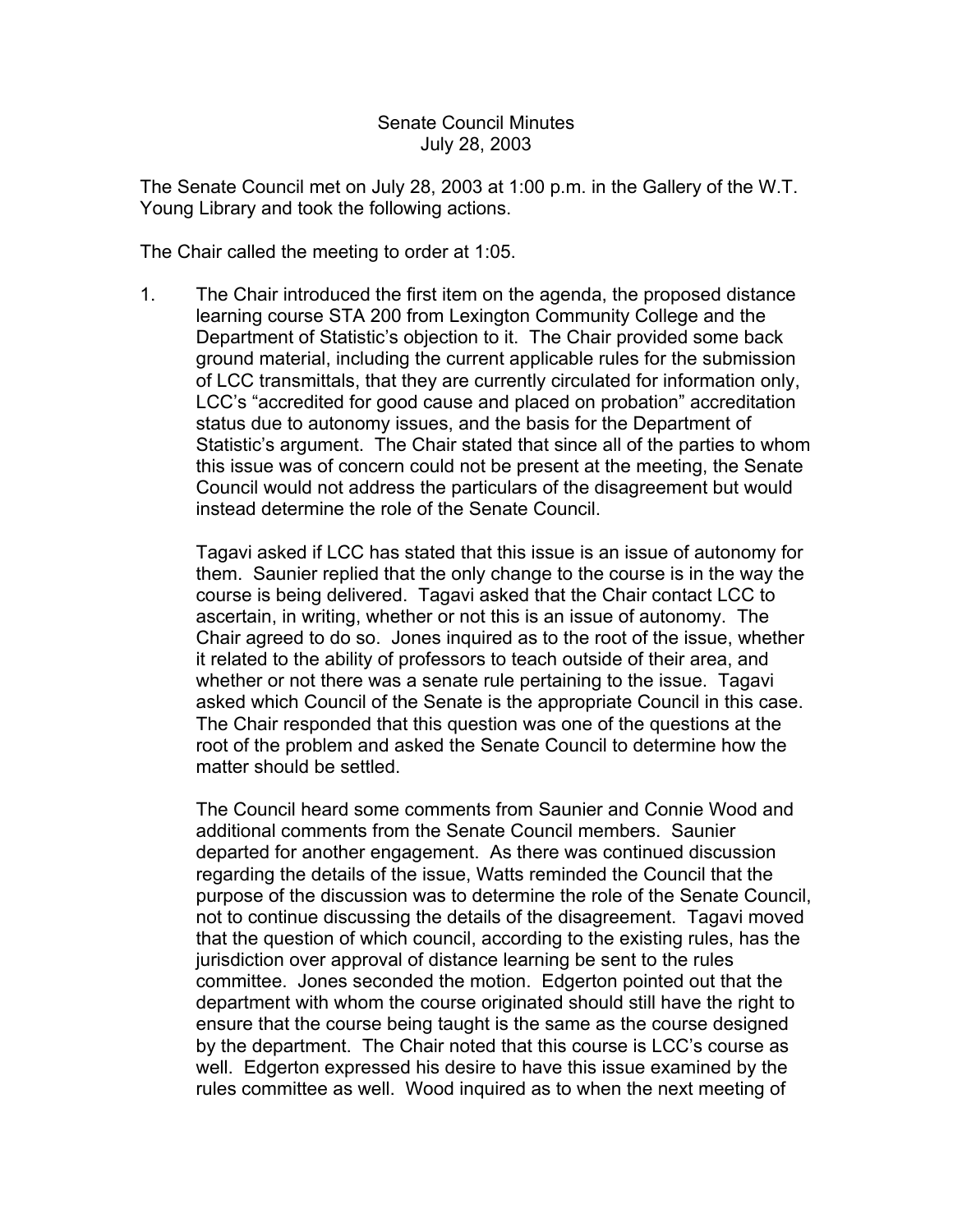the Rules Committee would be held since this matter requires some speed. Tagavi said that if the matter was urgent he would amend his motion to ask the Senate Council to act on behalf of the Rules Committee on this one particular case until the Rules Committee can rule on the more general issue. The Chair noted that he would find out how soon the next Senate Council meeting can be held. Debski offered a friendly amendment that the Senate Council also determine the legitimacy of offering this course for the fall semester. Tagavi accepted the amendment, but on second thought objected to the wording. Jones offered the added wording of "under existing rules". Tagavi accepted the friendly amendment with Jones' additional wording.

The motion read: "the question of which council, according to the existing rules, has the jurisdiction over approval of distance learning courses be sent to the Rules Committee, but since the matter is urgent the Senate Council will act on behalf of the Rules Committee on this one particular case, until the Rules Committee can rule on the more general issue. The Senate Council will also determine the legitimacy of offering this course for the Fall semester, under existing rules".

The Chair called for a vote. Four voted in favor of the motion. None were opposed. The motion carried.

Tagavi noted that during the subsequent Senate Council meeting he would prefer not to spend time arguing whether the Distance Learning course is equivalent to the original course since the charge of the Senate Council is to determine which Council is the appropriate Council, according to the rules. Watts responded that she would like to hear more from the representatives of LCC in the interest of fairness, and Tagavi agreed. Woods asked if the academic concerns of the department were relevant or not, since the Senate Council was looking to the rules to determine the issue. The Chair and Tagavi responded that the issue would become an academic one once the issue of which was the appropriate Council of the Senate, the LCC Council or Undergraduate Council, has been decided. Tagavi added that if this ends up being a substantive change issue, then the Senate Council could address that issue as well. The guests from Statistics departed. The Chair thanked Watts for being fair-minded.

2. The Chair called the Council's attention to Agenda Item 4, the proposed reorganization of the Center for Health Services Management and Department of Health Services Management into the school of Public Health. The Chair quoted the end of the letter received from Provost Nietzel in which the Provost inquired as to the Senate Council's willingness to "endorse this provisional assignment of responsibility for CHSM and DHSM" to Public Health with the understanding that the two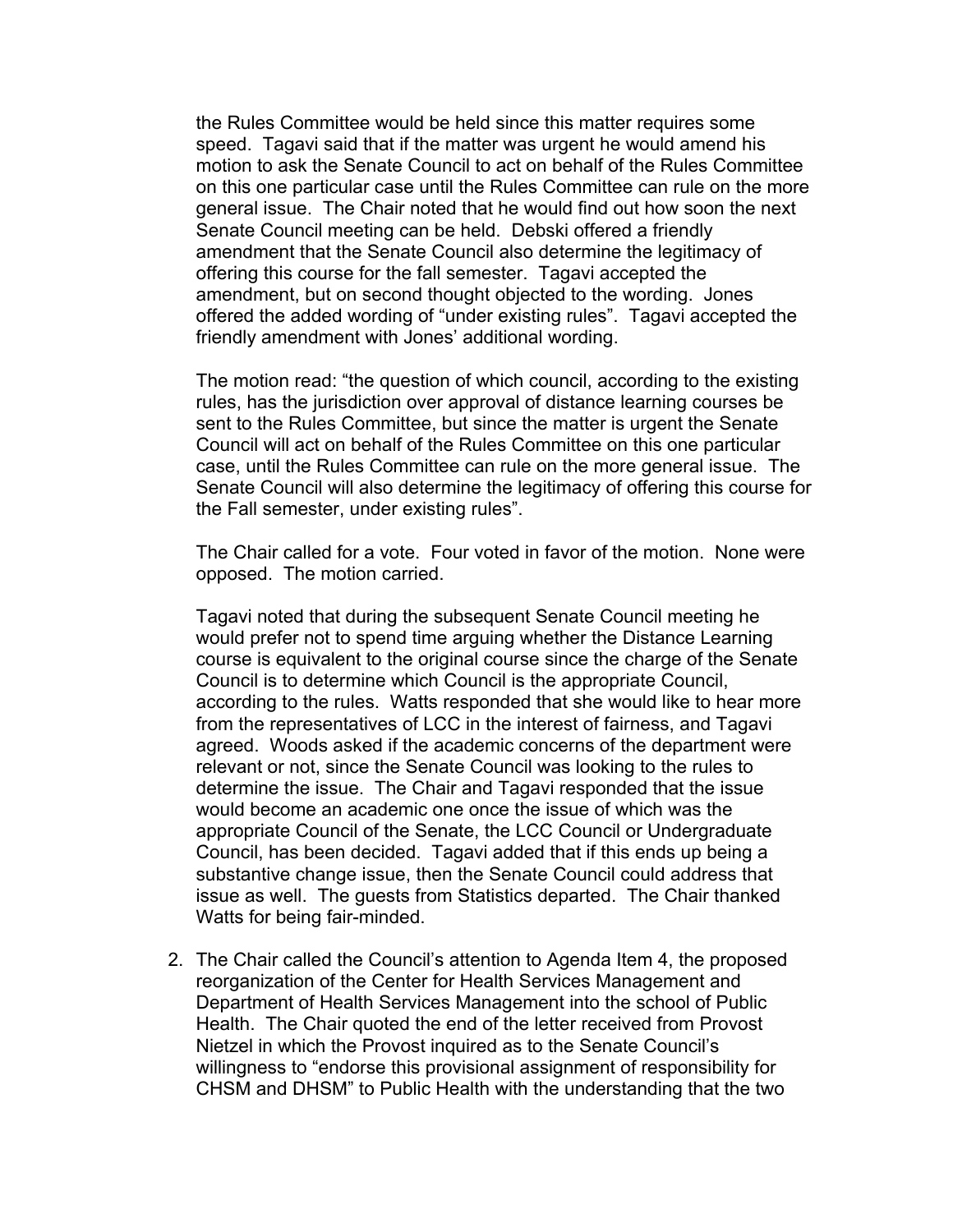units in question would undertake the formal procedures for such a transfer as soon as possible. Jones inquired as to whether or not these units are educational units. Tagavi responded that the Center was not an educational unit but that the Department is. Tagavi asked that the routing sheet be obtained before the Senate Council grant an endorsement. Debski concurred and added that to grant such an endorsement without additional documentation would be a break from the normal procedures. Jones added that this sort of reorganization would normally go through the Senate's Academic Structures and Organization Committee. Tagavi suggested that the Senate Council go ahead and endorse the reorganization of the Center but not the Department, but Debski pointed out that the reorganization of a non-academic unit is not the charge of the Senate Council. Tagavi agreed, and added that there is no such thing as an interim department or educational unit. After further discussion a motion was made to send a letter to the Provost telling him that the Senate Council can not approve an academic reorganization without the proposal going through the normal and established Senate procedures. Tagavi seconded the motion. Four voted in favor of the motion. Edgerton abstained. The motion carried.

- 3. The Chair called the Council's attention to Agenda Items 5 and 6; the proposed Spanish courses 313 and 413. The Chair noted that the items were coming before the Senate Council at the request of Tagavi and added that a representative from the Department of Hispanic Studies indicated that the two course proposals had been sent through to adjust numbering that was previously inappropriate since the class that previously had a 300-level classification was more advanced and the previously-numbered 400-level class offered more of the necessary basic materials. The Chair added that the proposed numbering change was believed to be in the best interest of the students since they would then be better prepared for upper-level classes. The Chair asked Tagavi to outline his concerns about the course proposal. Tagavi indicated that the justification given in the proposals for the change in numbering seemed illogical. He added that the Chair's explanation was not reflected in the proposals themselves. Edgerton said that he had contacted Retha Higgs to make sure he remembered correctly that the intent of the proposals was to correct an error in the way the courses were previously numbered. Tagavi indicated that this explanation was understandable and withdrew his request. The items in question will be transmitted to the University community for the usual ten-day review process.
- 4. The Chair called the Council's attention to Agenda Item 3, the approval of Senate Council minutes from April 28, May 19 and the retreat on July 2, 2003. Debski noted that her request from the retreat that no proposal should be altered in any way from the time it leaves the Senate Council to the time it is heard on the Senate floor was missing from the retreat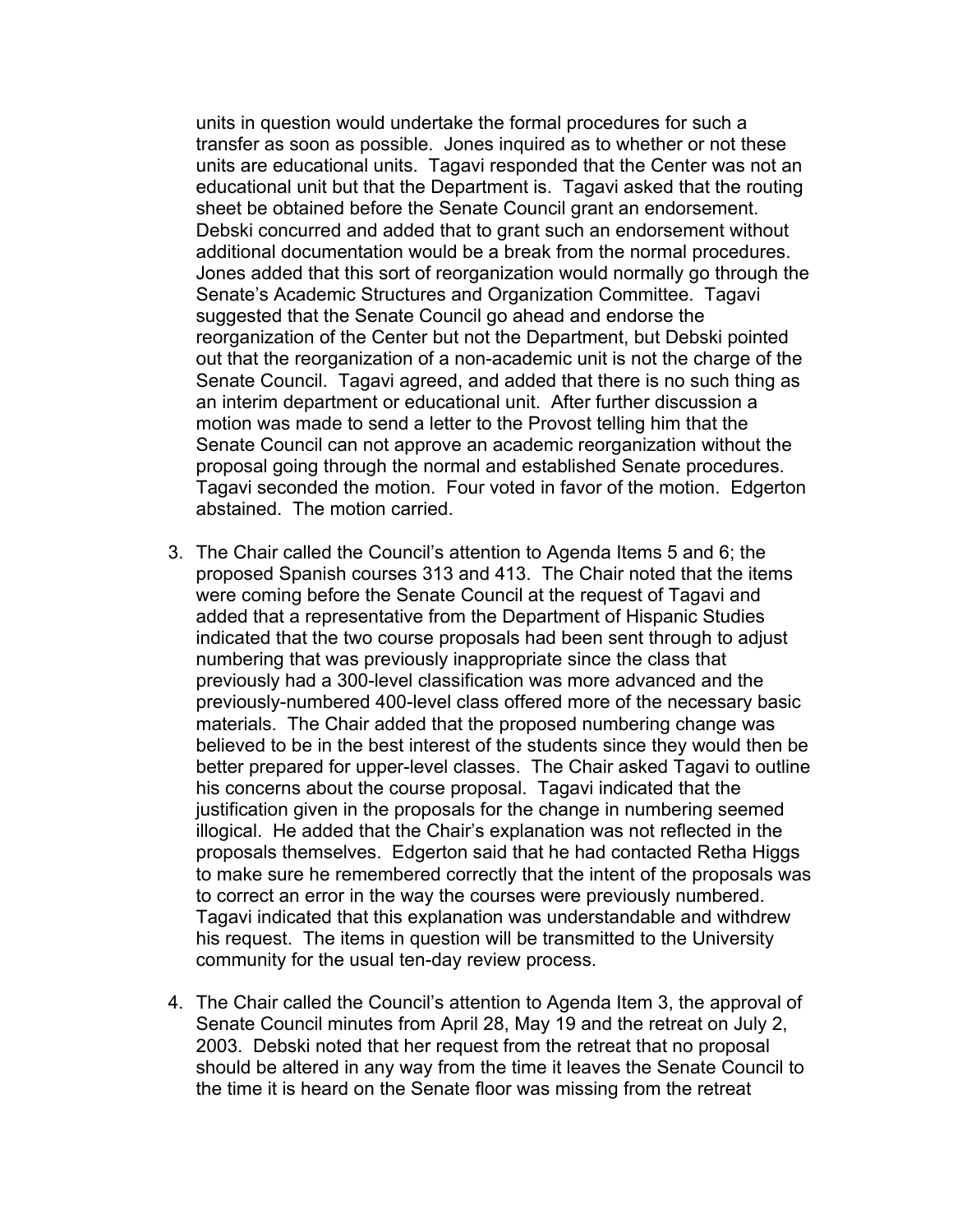summary. The Administrative Coordinator acknowledged the omission and will correct the retreat summary to reflect the above request. Debski's second concern was that she had requested information about how the Business and Economics suspension policy reached the Senate Council without first having been approved by Undergraduate Council. Debski asked if the matter had been investigated and Ms. Scott replied that she had contacted Retha Higgs who confirmed that the policy had not been approved by the Undergraduate Council. The Chair indicated that the matter would receive further attention and asked the Administrative Coordinator to compile the necessary documents. The three sets of minutes were approved, with Debski's addition.

- 5. The Chair called the Council's attention to a new issue that is not listed on the Agenda. The Chair received a letter from Provost Nietzel in which the Provost requested the submission of names from the Senate Council to hear an appeal regarding faculty performance review. Edgerton suggested that the Senate Council utilize the listserv to request names so that the Council members who were not present at the meeting could participate. Tagavi suggested that the college committees that hear tenure cases can be contacted. For example Hans Gesund could be contacted. Tagavi indicated that in the College of Engineering the faculty who hear these cases at the college level are elected. Tagavi further suggested that one or two members from each college committee be recommended. Debski noted that in her college the committee in question is assembled by the Dean, not elected from the faculty. The Chair suggested that he and the Administrative Coordinator discern the names of the people who sit on such committees around campus and put forth a subset of those names for recommendation. The Council agreed.
- 6. The Chair called the Council's attention to Agenda Item 2 regarding faculty representation on search committees. The Chair provided some background on the item. Edgerton expressed concern that section two of the policy was ambiguous in that it did not address specific numbers. Tagavi noted that it was difficult to be specific since there are such a wide variety of positions for which searches are conducted. Debski noted that some good faith was necessary when presenting this sort of policy. The Chair noted that there were three Deans on the committee from which this proposed policy originated. Yanarella indicated that the word "proportionate" was problematic to him. Tagavi asked for any editorial suggestions. Yanarella suggested some additional wording. The Chair noted that the additional wording didn't address some of the original meaning. Tagavi noted that any change in the wording at this point would send the document back to the committee where it may die or may continue to evolve. Bailey was concerned about the ambiguity involved in determining how much a given position impacts the faculty of the University (for example, V.P. of Finance vs. Provost). The Chair noted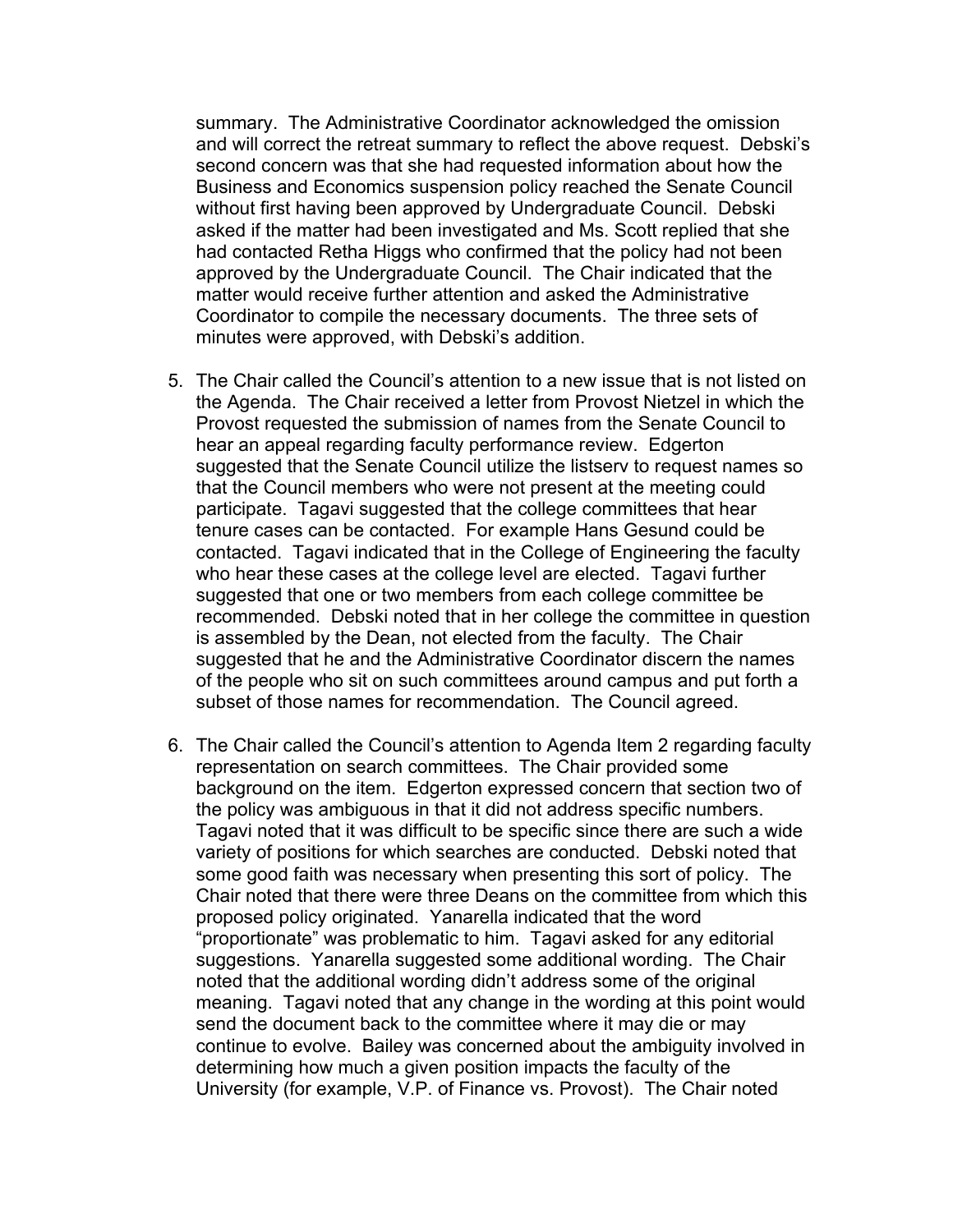that even if this policy is put into place the administration still assembles the search committees, which is why this can only become an Administrative Regulation and not a Senate rule. Tagavi moved to send the proposal to the Senate with a positive recommendation. Edgerton seconded the motion. The Chair called for a vote. The motion passed unanimously.

- 7. The Chair called the Council's attention to Agenda Item 7, which is a list of the different types of items that are processed by the Senate Council Office. The Senate Council requested that such a list be created so that they could identify which items can consistently be circulated for approval on the web site versus which items should be discussed during meetings. The Administrative Coordinator and the Recording Secretary produced the list under the direction of the Chair. The Administrative Coordinator indicated that she would circulate the list to the full Senate Council via email so that the Council could indicate which items should fall into which category. Tagavi suggested placing a "M" by the items that should be heard in meetings and a "W" by the items that can be reviewed on the web. Edgerton accepted the idea of a straw vote for now but suggested that a ranking system be used later for items over which there may be disagreement.
- 8. The Chair asked Student Government Association President Watts to give a brief overview of this coming year's plans and activities. Watts indicated that the Honor Code will be an item of much interest. She noted that gubernatorial candidate Chandler has already agreed to participate in a debate at UK this fall, and that Fletcher will probably agree as well. Watts said that both the Democrat and Republican student organizations on campus will be involved in the debate. She said that one of the goals she hopes to accomplish is to get the administration to re-open the library for 24-hours a day, believing that the funds saved did not justify the inconvenience to students. Watts will meet with Lexington's mayor about the smoking ban, the keg ordinance, and bar hours. Watts said that SGA will work more closely with SAB this year to save funds and streamline resources. More SGA money will go to club sport grants, community service, and the student neighborhood association. Watts noted that Gator Roast II will be held this year. Watts closed by saying that the SGA office was trying to get the office ready for the return of the students this fall and was hoping to have the web site running before their return.
- The Chair thanked the members for attending and noted that the next meeting will be scheduled as soon as possible so that the Distance Learning issue can be decided. The meeting adjourned at 3:25.

 Respectfully submitted by Jeffrey Dembo Chair, Senate Council